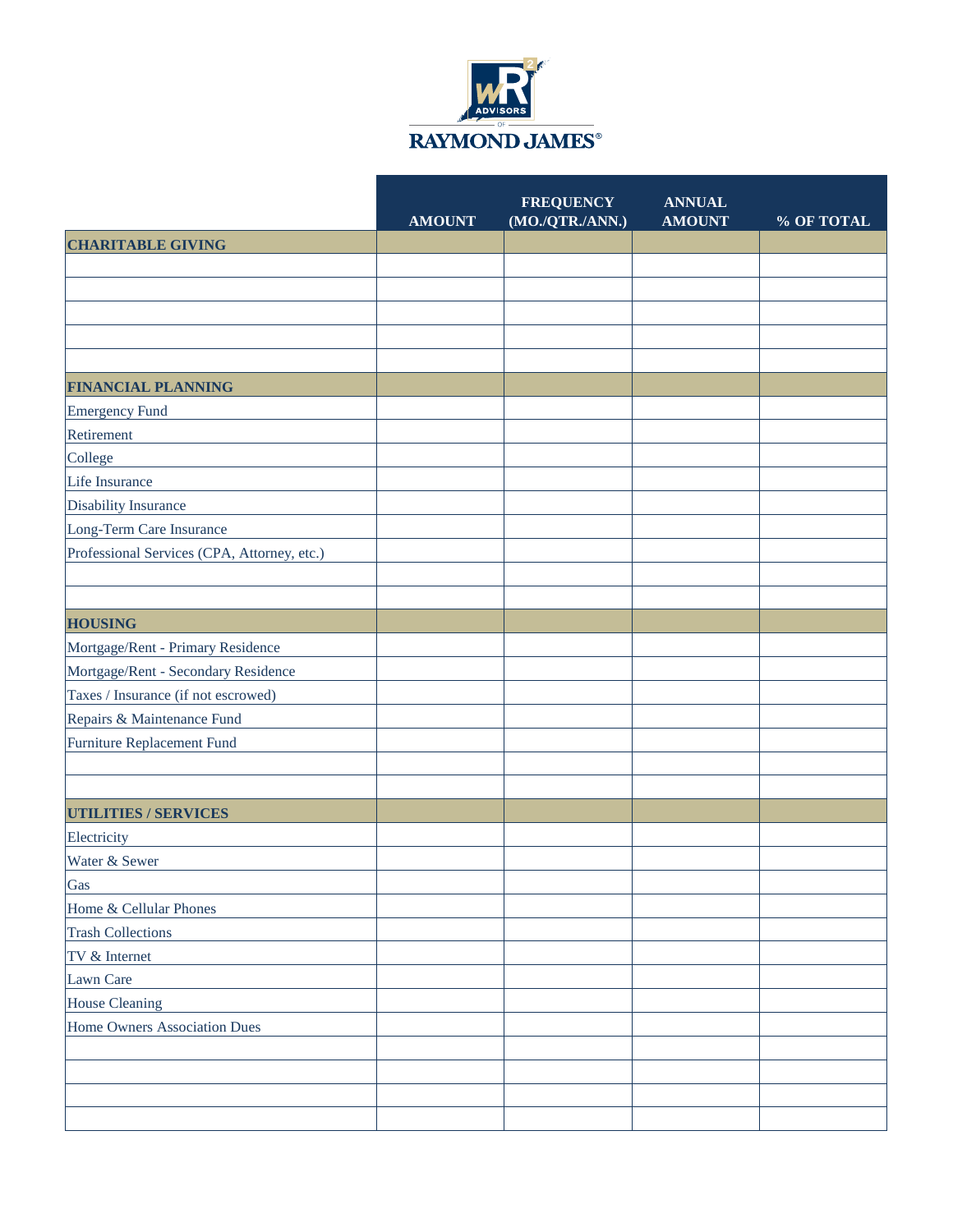|                                    | <b>AMOUNT</b> | <b>FREQUENCY</b><br>$(\bf MO./QTR./ANN.)$ | <b>ANNUAL</b><br><b>AMOUNT</b> | % OF TOTAL |
|------------------------------------|---------------|-------------------------------------------|--------------------------------|------------|
| <b>FOOD</b>                        |               |                                           |                                |            |
| Groceries                          |               |                                           |                                |            |
| Restaurants                        |               |                                           |                                |            |
|                                    |               |                                           |                                |            |
|                                    |               |                                           |                                |            |
| <b>TRANSPORTATION</b>              |               |                                           |                                |            |
| Car Payment 1                      |               |                                           |                                |            |
| Car Payment 2                      |               |                                           |                                |            |
| Fuel                               |               |                                           |                                |            |
| Repairs / Tires / Oil / Car Washes |               |                                           |                                |            |
| Car Insurance                      |               |                                           |                                |            |
| License and Taxes                  |               |                                           |                                |            |
| Car Replacement Fund               |               |                                           |                                |            |
|                                    |               |                                           |                                |            |
|                                    |               |                                           |                                |            |
|                                    |               |                                           |                                |            |
| <b>HEALTHCARE</b>                  |               |                                           |                                |            |
| <b>Insurance Premiums</b>          |               |                                           |                                |            |
| Co-pays                            |               |                                           |                                |            |
| Presriptions                       |               |                                           |                                |            |
|                                    |               |                                           |                                |            |
|                                    |               |                                           |                                |            |
| <b>CLOTHING</b>                    |               |                                           |                                |            |
| Cleaning/Laundry                   |               |                                           |                                |            |
|                                    |               |                                           |                                |            |
|                                    |               |                                           |                                |            |
|                                    |               |                                           |                                |            |
| <b>PERSONAL</b>                    |               |                                           |                                |            |
| Life Insurance                     |               |                                           |                                |            |
| Hair Care                          |               |                                           |                                |            |
| Gifts                              |               |                                           |                                |            |
| Christmas Budget                   |               |                                           |                                |            |
| Unrestricted "Blow" Money          |               |                                           |                                |            |
|                                    |               |                                           |                                |            |
|                                    |               |                                           |                                |            |
|                                    |               |                                           |                                |            |
| <b>EDUCATION</b>                   |               |                                           |                                |            |
| Tuition                            |               |                                           |                                |            |
| Room / Board                       |               |                                           |                                |            |
| School Activities                  |               |                                           |                                |            |
| <b>School Supplies</b>             |               |                                           |                                |            |
|                                    |               |                                           |                                |            |
|                                    |               |                                           |                                |            |